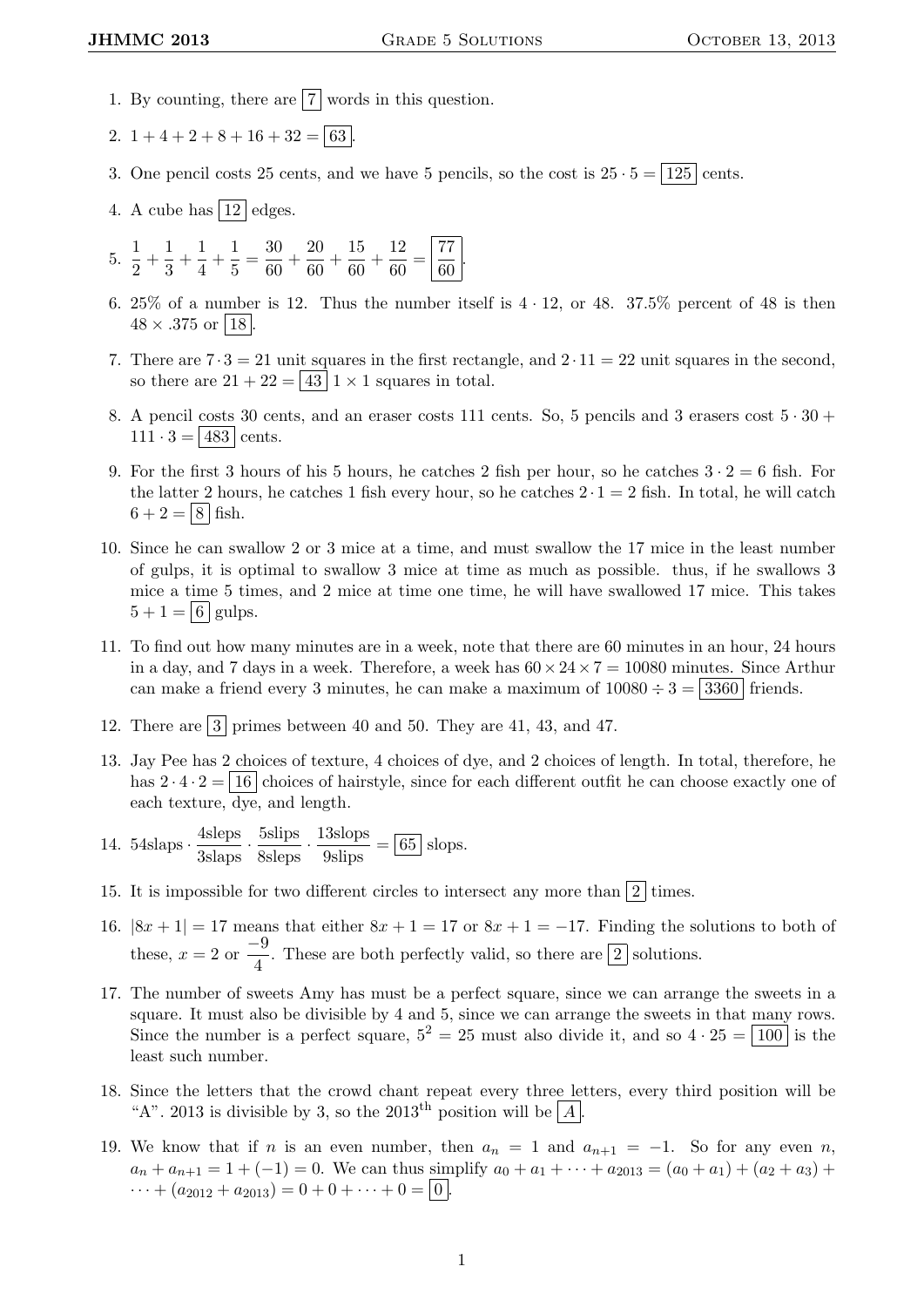- 20. Since  $x_n = 1 + \frac{1}{n}$  $\frac{1}{x_{n-1}}$ ,  $x_1 = 1 + \frac{1}{x_0}$  $\frac{1}{x_0} = \frac{4}{3}$  $\frac{4}{3}$ . By the same reasoning,  $x_2 = 1 + \frac{1}{\frac{4}{3}}$ 4 3  $=\frac{7}{4}$  $\frac{7}{4}$ ,  $x_3 = \frac{11}{7}$  $\frac{1}{7}$ , and  $x_4 = \frac{18}{11}$  $\frac{16}{11}$ .
- 21. The area of the square is  $d^2 = 2^2 = 4$ . Next, we see that the diameter of the inscribed circle is equal to the side length of the square. So, the radius is equal to  $r = \frac{d}{dx}$  $\frac{d}{2} = \frac{2}{2}$  $\frac{2}{2} = 1$ , and so the area of the inscribed circle is  $r^2 \pi = 1^2 \pi = \pi$ . Hence, the area in the square but not in the circle is  $|4-\pi|$ .
- 22. The possible sums from the two dice rolls are  $2, 3, \ldots, 12$ . Out of these numbers, only  $4, 6, 8, 9, 10, 12$ are composite. There are three ways of getting a 4 as the sum– namely, if we roll 1 and 3, 2 and 2, or 3 and 1. Similarly we can also see that there are 5 ways of getting a 6, 5 ways of getting an 8, 4 ways of getting a 9, 3 ways of getting a 10, and 1 way of getting a 12.

Lastly, since each die has 6 sides, there are  $6 \cdot 6 = 36$  total possible outcomes. Therefore, the answer is  $\frac{3+5+5+4+3+1}{36}$  $\frac{+4+3+1}{36} = \frac{21}{36}$  $rac{21}{36} = \frac{7}{12}$  $rac{1}{12}$ 

- 23. Note that Kelvin claims Alex ate the cake. If he is telling the truth, then both Alex and AJ must be lying. Since there is exactly one liar, Kelvin must be telling a lie. Therefore AJ is telling the truth, and | Kelvin | ate the cake.
- 24. The sum of the numbers from  $-2013$  to 2013 is 0, since for every integer k we are also adding the opposite number  $-k$ . Next, the sum of the numbers 2014, 2015, and 2016 is 6045. Thus, the sum of the numbers from  $-2013$  to 2016 is 6045, meaning that  $n = |2016|$
- 25. Note that if n is in the set, so is  $-n$ , and so the sum of the numbers in the set is equal to 0. Therefore, the average is also  $|0|$ .
- 26. Josephine eats a quarter of the 48 jelly beans. Thus, she eats 12 of them, leaving 36. She now spills  $\frac{2}{3}$  of 36, or 24 of them. This leaves  $36 - 24 = \boxed{12}$  for Jared.

27. Since *ABC* and *DEF* are similar, 
$$
\frac{AB}{BC} = \frac{DE}{EF}
$$
. Therefore,  $\frac{3}{4} = \frac{5}{EF} \implies EF = \boxed{\frac{20}{3}}$ .

- 28. The dimensions of the sheet of paper can be converted to 36 inches by 60 inches. So, if both the sheet of paper and the cards are positioned vertically, we can completely cover the paper by placing 6 cards across and 15 cards down. Therefore, our desired answer is  $6 \times 15 = |90|$ .
- 29. Since 374 is even, it is divisible by 2. And since  $\frac{374}{2} = 187 = 11 \cdot 17$ , we see that 374 can be written as  $2 \cdot 11 \cdot 17$ . (Note that  $2 + 11 + 17 = 30$ .) The difference between the smallest and the largest is  $17 - 2 = \boxed{15}$
- 30. We count off numbers from 99. 99 is only divisible by two primes, 3 and 11. 98 is only divisible by 2 primes, 2 and 7. 97 is prime. 96 is only divisible by two primes, 2 and 3. 95 is only divisible by two primes, 5 and 19. 94 is only divisible by two primes, 2 and 47. 93 is only divisible by two primes, 3 and 31. 92 is only divisible by 2 primes, 2 and 23. 91 is only divisible by 2 primes, 7 and 13. 90 is divisible by three primes, 2, 3, and 5. Thus  $\boxed{90}$  is our answer.
- 31. There is an equal number of quarters, dimes and nickels totaling \$4.80. Let the number of quarters be n. Then  $0.25n + 0.1n + 0.05n = 0.4n = 4.80 \implies n = 12$ . Since there are 3n coins, there are  $|36|$  coins in total in the jar.
- 32. Let  $x = 0.201320132013...$  Then, we also get that  $10000x = 2013.20132013... = 2013 +$  $0.2013... = 2013 + x$ . Solving this for x yields  $x = \frac{2013}{0.000}$  $\frac{2013}{9999} = \frac{61}{303}$ 303 .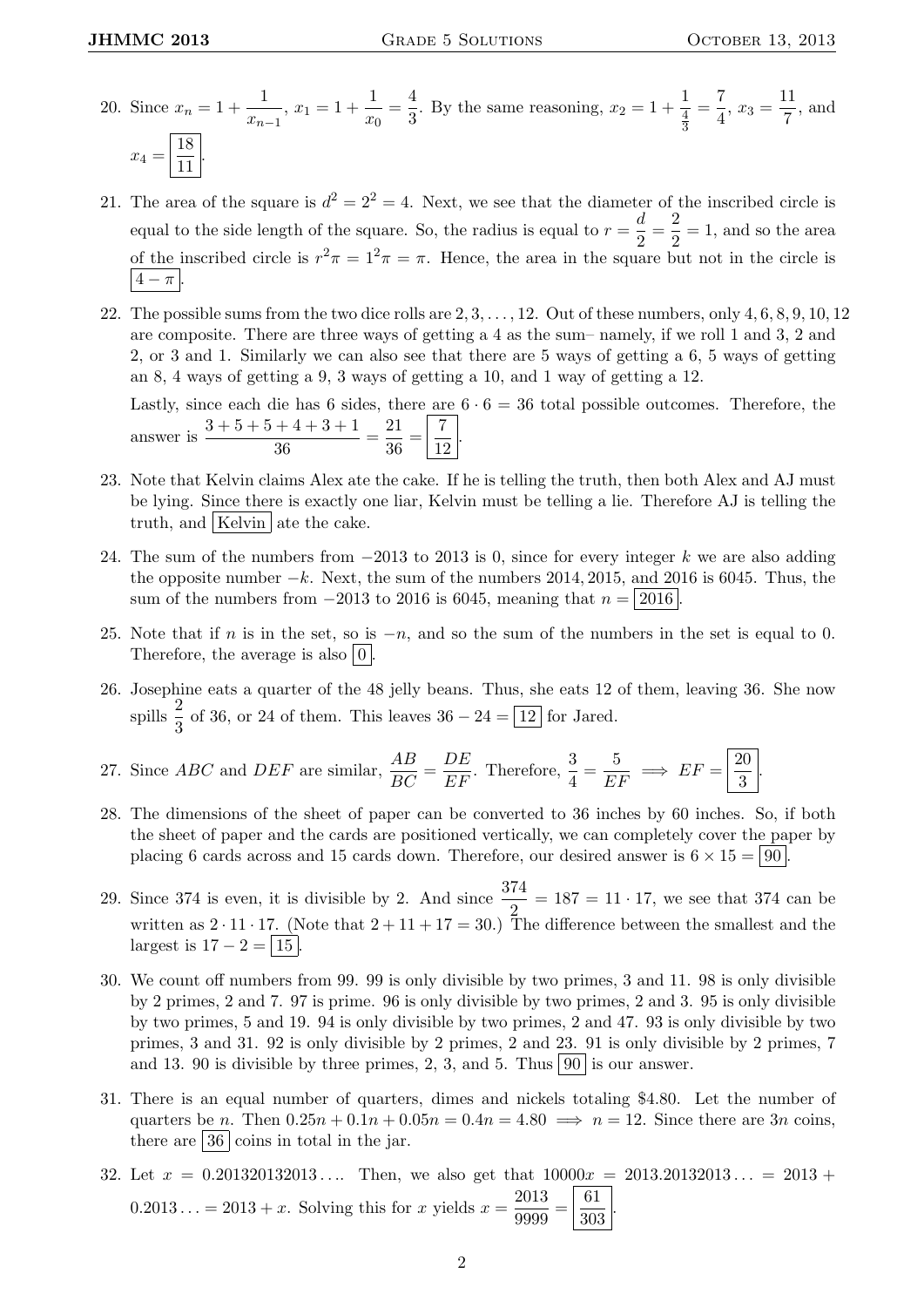- 33. We need each camera to record an equal number of minutes and we can record a maximum of 60 minutes per camera.  $6\frac{1}{2}$  hours is equal to  $6.5 \cdot 60 = 390$  minutes.  $390 = 2 \cdot 3 \cdot 5 \cdot 13$ , so the 2 greatest number less than 60 dividing 390 evenly is  $3 \cdot 13 = 39$ , and so with each camera we can record 39 minutes. Therefore, we need at least  $2 \cdot 5 = |10|$  cameras.
- 34. Let S be the sum of the remaining numbers. Since their average is 2013, we get that  $\frac{S}{2012}$  = 2013  $\implies$   $S = 2012 \cdot 2013$ . So, since the sum of the numbers in the original collection is just  $2013 + S$ , we get that the original average is

$$
\frac{2013 + S}{2013} = \frac{1 \cdot 2013 + 2012 \cdot 2013}{2013} = \frac{2013 \cdot (1 + 2012)}{2013} = \boxed{2013}.
$$

- 35. Dividing 1000 by  $5 \cdot 11$  gives 18 and a remainder.  $18 \cdot 55 = 990 \lt 1000$ , but 990 is divisible by 3. Therefore, the answer we seek is  $990 - 55 = 935$ , as 935 is not divisible by 3.
- 36. After drawing the diagram, we see that  $CE = CD DE = 10 2 = 8$ . Next, by the Power of a Point Theorem,  $AE \cdot EB = CE \cdot DE = 8 \cdot 2 = 16$ . Since  $AE = EB, AE^2 = 16 \implies AE =$  $EB = \sqrt{16} = 4.$  Therefore,  $AB = AE + EB = 4 + 4 = 8$ .
- 37. In the prime factorization of a perfect square, each prime factor must have an even exponent. Since  $8! = 8 \cdot 7 \cdot 6 \cdot 5 \cdot 4 \cdot 3 \cdot 2 = 2^7 \cdot 3^2 \cdot 5 \cdot 7$ . The minimum number that needs to be multiplied to this to result in a factorization with all even exponents is  $2 \cdot 5 \cdot 7 = 70$ .
- 38. Assume without loss of generality that circle A has a smaller or equal radius than circle B. Call the center of A point D, and the center of B point E. Then  $DE = a + b$ , since the two circles are externally tangent. Draw the perpendicular to line segment  $NE$  from  $D$ . Call the foot of the perpendicular F. Then, since  $MNFD$  is a rectangle, we get that  $EF = EN - NF =$  $EN - DM = b - a$ . Lastly, by the Pythagorean Theorem on right triangle DEF,

$$
DF = \sqrt{DE^2 - EF^2} = \sqrt{(a+b)^2 - (b-a)^2} = 2\sqrt{ab} = 2\sqrt{17}.
$$

Thus  $4ab = 17$ , and so  $ab = \frac{17}{4}$  $\frac{1}{4}$ 

- 39. We note that the numbers of katz and frogs increase exponentially per year. So, Kelvin will have  $80 \cdot 3^n$  katz after *n* years, and Alex will have  $405 \cdot 2^n$  frogs after *n* years. Therefore, to find the number of years that needs to pass for Kelvin and Alex to have the same number of katz as frogs is the solution to the equation  $80 \cdot 3^n = 405 \cdot 2^n$ . We can simplify this to the equation 16  $\frac{16}{81} = \frac{2^4}{3^4}$  $rac{2^4}{3^4} = \left(\frac{2}{3}\right)$ 3  $\bigg\}^n$ , which yields  $n = 4$  as the solution.
- 40. On each edge of the  $10 \times 10 \times 10$  cube, there are 10 cubes. The first and last cubes are corner cubes, and have 3 faces painted. The middle 8 have two faces painted. There are 8 such cubes per edge and 12 edges, thus 96 cubes in total. The only other cubes are the cubes part of the  $8 \times 8$  center square on each face, which only have one face painted. Thus, the answer is  $96$ .
- 41. There are 9 digits to be written from 1 to 9. There are  $2 \cdot 90 = 180$  digits from 10 to 99. There are  $3 \cdot 900 = 2700$  digits written from 100 to 999, which is too large. Therefore the number of pages in the book is some three-digit number. Since there are 2013 digits in the book, we have  $2013 = 9 + 180 + 3n$  where n denotes the number of 3-digit numbers in the book. Solving yields  $n = 608$  3-digit pages. Therefore, there are  $99 + 608 = |707|$  pages in the book.
- 42. If 1 gosling is born out of every 102 duck eggs, then  $10404 \div 102 = 102$  goslings are born out of 10404 duck eggs. One-third of these is an ugly duckling, so there are  $102 \div 3 = 34$  ugly ducklings.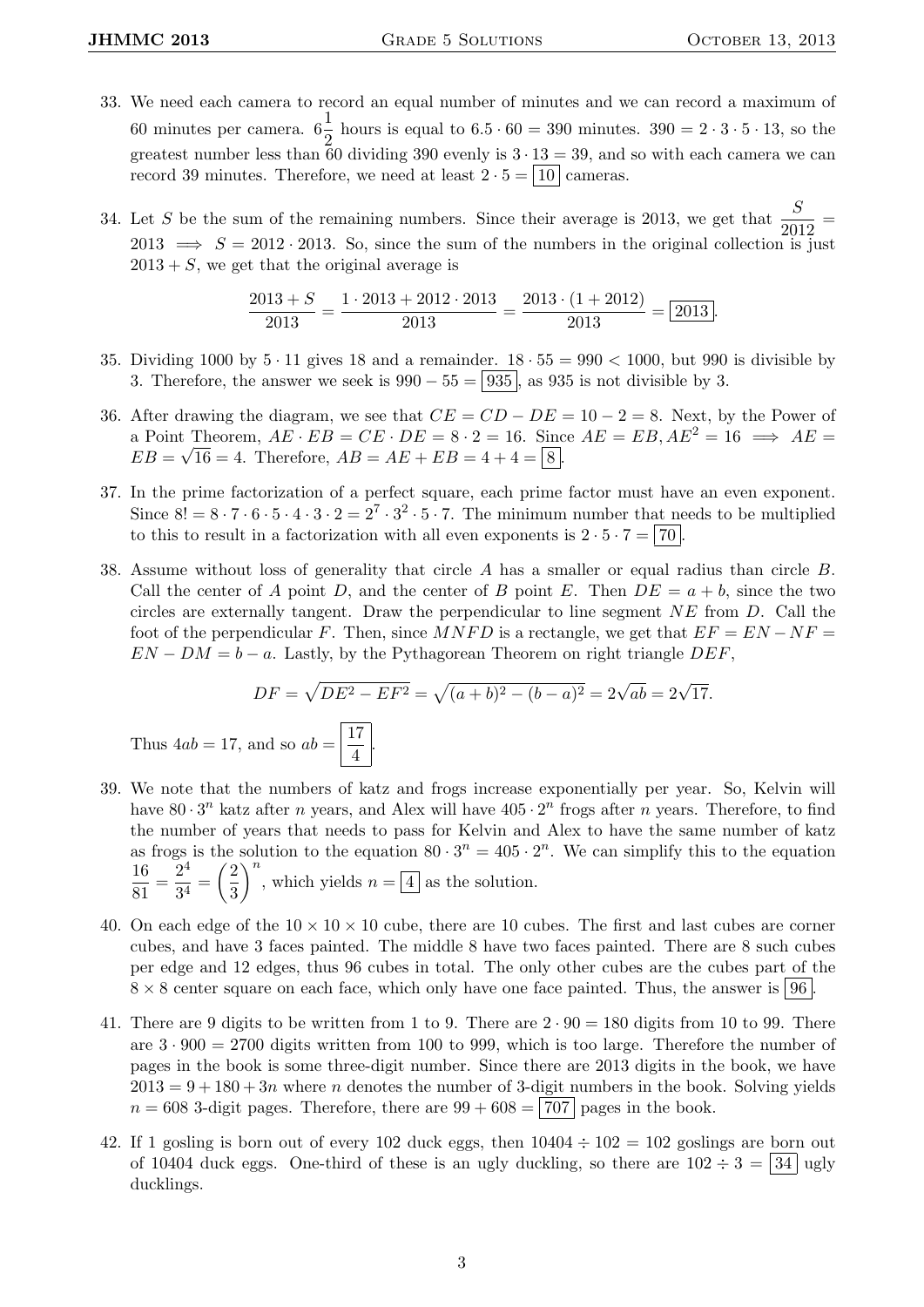- 43. When Johnny bought the y mugs, he spent  $$10y$  and was  $$15$  short, meaning that  $10y = x + 15$ . When he put back half the mug, thus spending a total of \$5y, he had \$25 left over, so  $5y = x-25$ . Subtracting the second equation from the first gives  $5y = 40 \implies y = 8$ . Plugging this value for y into the first equation results in  $80 = x + 15 \implies x = 65$ . The sum of x and y is therefore  $8 + 65 = |73|$
- 44. We remember that in a regular polygon with n, side, each interior angle has a measure of  $180(n-2)$  $\frac{(n-2)}{n} = \frac{180n - 360}{n}$  $\frac{-360}{n} = 180 - \frac{360}{n}$  $\frac{\infty}{n}$ . Since the exterior angle is the angle supplementary to this interior angle, we get that the exterior angles all have a measure of  $180 - (180 - \frac{360}{\sqrt{3}})$  $\frac{360}{n}$ ) =  $\frac{360}{n}$ . Specifically, in the problem we are given that they are each 5 degrees, and so  $\frac{360}{n} = 5$ . Thus,  $n = | 72 |$
- 45. Let the sum of the numbers on the 8 corners be S. When we take the sum of the numbers on the 6 faces, we see that we counted the number on each vertex 3 times, since a vertex lies on exactly 3 faces. Therefore,  $S = \frac{2013}{3}$  $rac{3}{3} = \boxed{671}.$
- 46. Arthur can sow a field in 3 hours, so his rate of sowing is  $\frac{1}{3}$  per hour. James can sow a field in 5 hours, so his rate of sowing is  $\frac{1}{5}$  per hour. Let the number of hours in which Kevin can sow a field be *n* hours. Then his rate is  $\frac{1}{n}$ , and their combined rate is  $\frac{1}{3} + \frac{1}{5}$  $\frac{1}{5} + \frac{1}{n}$  $\frac{1}{n}$  Since we are given that together they can finish in  $\frac{54}{60} = \frac{9}{10}$  $\frac{6}{10}$  hours, we get that the rate combined is also equal to 1  $\frac{1}{3} + \frac{1}{5}$  $\frac{1}{5} + \frac{1}{n}$  $\frac{1}{n} = \frac{1}{\frac{9}{10}}$ 9 10  $=\frac{10}{2}$  $\frac{10}{9}$ . Solving yields  $n = \frac{45}{26}$  $\frac{15}{26}$

47. The formula for  $T_n$  can be derived as follows:  $T_n+T_n = (1+n)+(2+(n-1))+\cdots+(n+1) = n(n+1)$ 1)  $\implies T_n = \frac{n(n+1)}{2}$  $\frac{1}{2}$ . (This is the famous formula for the sum of the first *n* positive integers.) Therefore,  $\sqrt{T_{2012} + T_{2013}}$  =  $\sqrt{2012 \cdot 2013}$  $\frac{+2013}{2} + \frac{2013 \cdot 2014}{2}$  $\frac{2011}{2}$  =  $\sqrt{2013}$  $\frac{918}{2} \cdot 2013 \cdot 2 = 2013.$ 

- 48. We consider two cases.
	- Case 1 is that Arthur finished second. Since James finished before Dennis, the possibilities are James-Arthur-Dennis-Wang, James-Arthur-Wang-Dennis, and Wang-Arthur-James-Dennis, giving a total of 3.
	- Case 2 is that Arthur finished third. The possibilities are then James-Dennis-Arthur-Wang, Wang-James-Arthur-Dennis, and James-Wang-Arthur-Dennis, giving a total of 3.

Therefore, there are  $3 + 3 = 6$  ways the race could have ended.

49. If we want to find the probability that event A happens given that event B happens, we have to divide the probability of both events happening by the probability of event B happening. (This is how we can calculate such "conditional" probabilities.) So, in this case, event  $A$  is picking box A, and event B is removing a green ball.

Since we choose either box with equal probability, we see that the chance of both choosing box A and choosing a green ball from there is equal to  $\frac{1}{2} \cdot \frac{7}{12}$  $\frac{1}{12}$ . However, there are actually two ways to choose a green ball– by either picking box  $A$  or by picking box  $B$ . The first case has the same probability  $\frac{1}{2} \cdot \frac{7}{12}$  $\frac{7}{12}$ , but the second has probability  $\frac{1}{2} \cdot \frac{2}{5}$  $\frac{2}{5}$ . Therefore, our answer is equal to

$$
\frac{\text{Change of A and B}}{\text{Change of B}} = \frac{\frac{1}{2} \cdot \frac{7}{12}}{\frac{1}{2} \cdot \frac{7}{12} + \frac{1}{2} \cdot \frac{2}{5}} = \boxed{\frac{35}{59}}.
$$